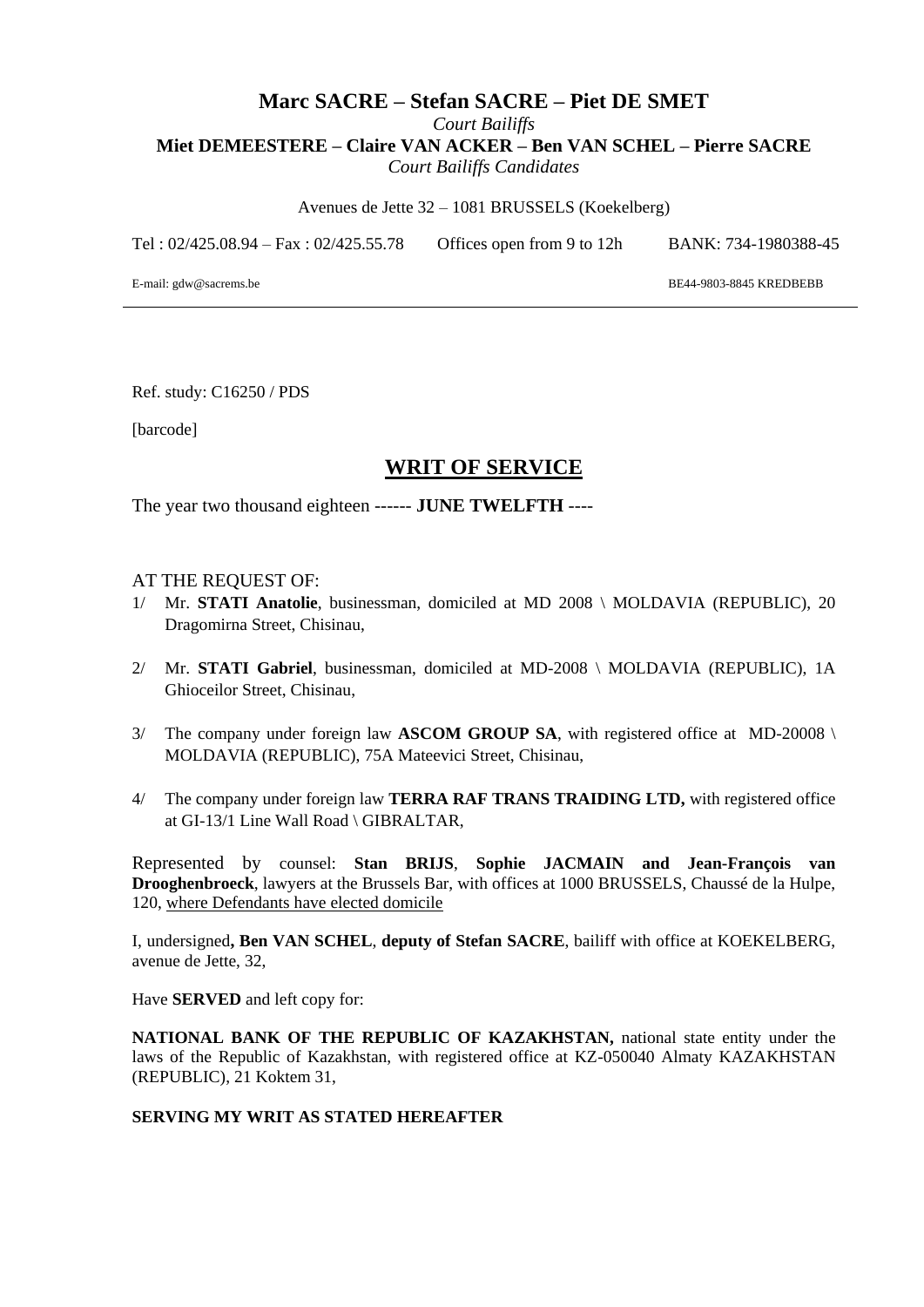of the authenticated copy issued, in enforceable form, of an order (A.R. 159/B/18) by the Court of Attachment of the Dutch-speaking court of first instance in Brussels, dated TWENTY-FIFTH OF MAY 2018

Effectuating this writ of service, by instruction and for the purposes determined by law , and without any prejudice;

And in order that the addressee should be cognisant of it, however considering it is domiciled in the Republic of Kazakhstan, and considering no residence nor chosen domicile of the addressees is known to me in, so have I, abovementioned and undersigned bailiff, for each of them,

*By virtue of the international Convention on the Service Abroad of Judicial and Extrajudicial Documents in Civil or Commercial Matters concluded in 's-Gravenhage on 15 November 1965 (ratified by the act of 24 January 1970 – Belgisch Staatsblad by date of 09 February 1971), entered into force for the Republic of Kazakhstan on 01.06.2016,* 

Transferred, by registered envelope, deposited this day to the post office in Brussels:

- 1° A request properly filled out in English, corresponding to the model form annexed to this Convention,
- 2° Two copies of my present writ if service (as well as of the pieces mentioned in it), each copy of the writ accompanied by
	- a) a form containing the essential elements of the act, written in English,
	- b) its translation in Russian

To the Central Authority mentioned hereunder designated by the Contracting State, in particular:

### **The department for provision of courts' activity under the Supreme Court of the Republic of Kazakhstan (administrative office of the Supreme Court of the Republic of Kazakhstan), Dinmukhamed Qonayev street 39, Astana 010000, Kazakhstan;**

Requesting the latter:

1° one copy of this notification , mentioned under 2° above, accompanied by the form containing the essential elements of the judicial act and its translation, to serve to

> **NATIONAL BANK OF THE REPUBLIC OF KAZAKHSTAN,** national state entity under the laws of the Republic of Kazakhstan, with registered office at KZ-050040 Almaty KAZAKHSTAN (REPUBLIC), 21 Koktem 31,

following the forms prescribed by the legislation of the State required for the service or notification of documents issued in that country and intended for persons situated on its territory, particularly IN APPLICATION OF ARTICLE 5, PARAGRAPH 1<sup>ST</sup>, LITT. OF THE SAID CONVENTION,

2° to send me back the other copy, accompanied by the certification mentioned in article 6 of the said Convention, stating the execution of the request, indicating also the method, the place and the date of service and the person to whom the document was delivered, or, if appropriate, the reasons which have prevented the execution of the request.

And I have also attached the receipts of these registered mails, to the original of my present notification.

And considering that article 10 of the said Convention does not interfere with the freedom to send judicial documents, by postal channels, directly to persons abroad, I have also sent a copy of the present writ (as well as of the pieces mentioned in it) to the address of the interested party, for each of them, accompanied by the form containing the essential elements of the act, as well as a translation in Russian, by registered envelope, sent to the address of the person concerned, making my writ to the abovementioned post office.